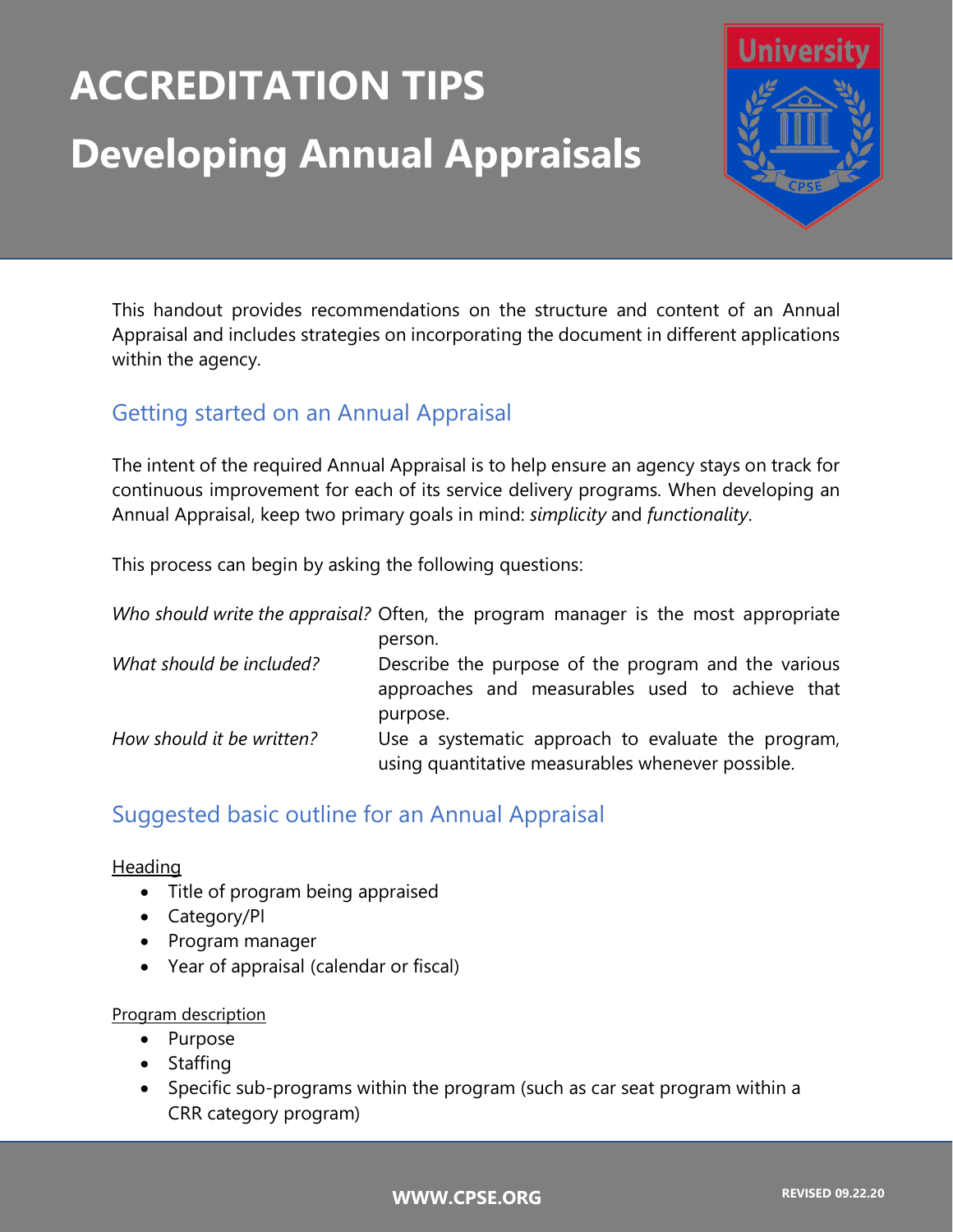# **ACCREDITATION TIPS Developing Annual Appraisals**



Internal program training

- Training accomplished for members/staff during the appraisal period. Mandated federal/state/local requirements can be identified in this section.
- Training needed in the upcoming appraisal period.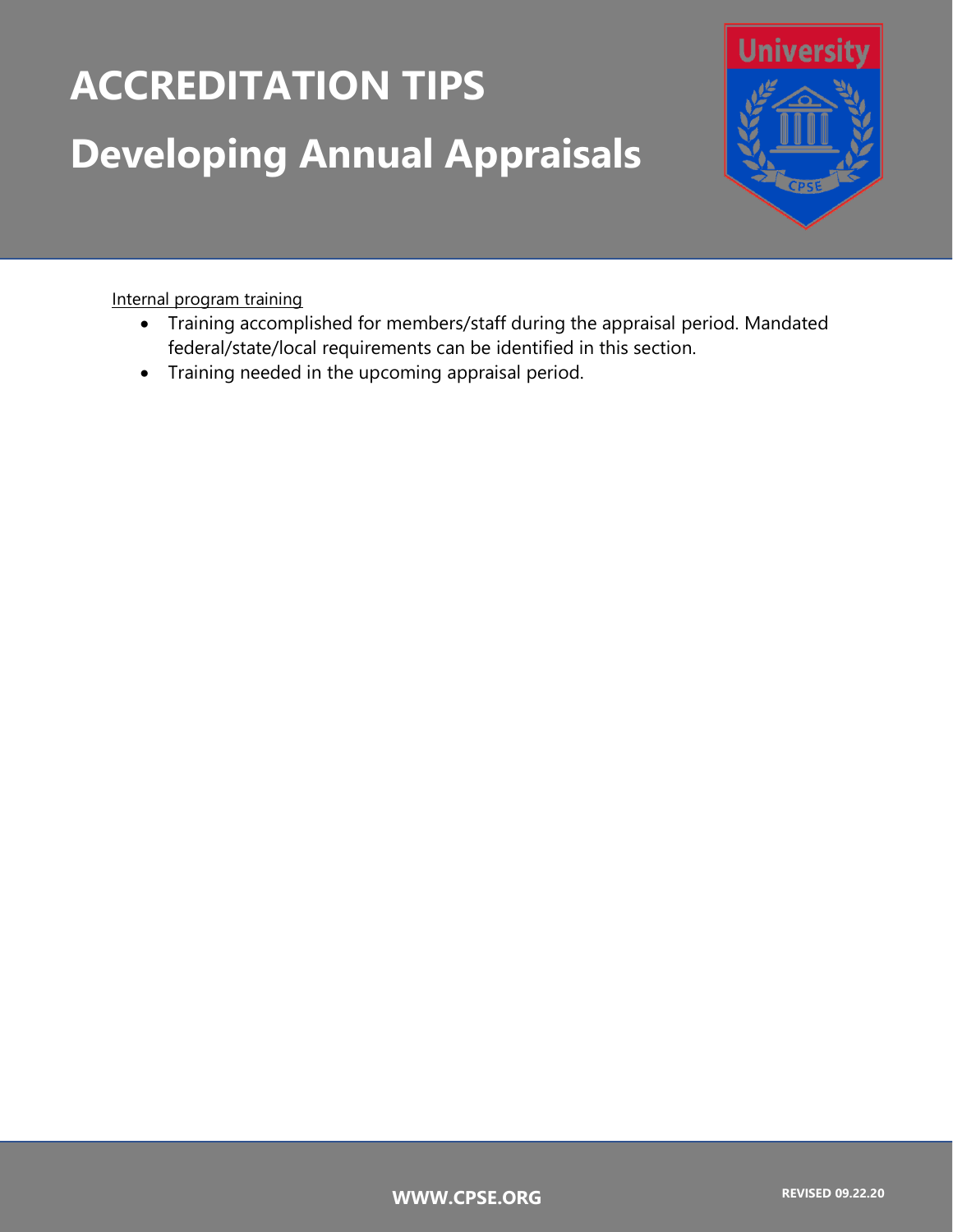## **ACCREDITATION TIPS**

## **Developing Annual Appraisals**

#### **Measures**

• Inputs/outputs used

#### Self-assessment of the program

- The program's PI's can be used for the self-assessment.
- This is a prime opportunity to update the PI's from the previous year and can provide the accreditation manager the updates he/she will need to write the Annual Compliance Report (ACR).

### Current and coming year goals and objectives

- List current goals and objectives of the program and progress made
- List obstacles that prevented reaching any of the goals and objectives (gap analysis)
- Discuss links to the agency's strategic plan and/or CRA-SOC
- List the upcoming year's goals and objectives and resources needed to meet them

The annual appraisal can be created in form-fillable fashion to ensure the structure of the document is consistent for each program appraisal.

# Agency application of Annual Appraisals

The Annual Appraisal can be become much more than a required document for the accreditation process, it can become the bridging document between several agency processes that often exist in a silo-type environment - accreditation, budget, and the strategic plan. The annual program appraisals can serve as a link for each of these processes when the appraisals are used beyond the sole requirement for the program performance indicators.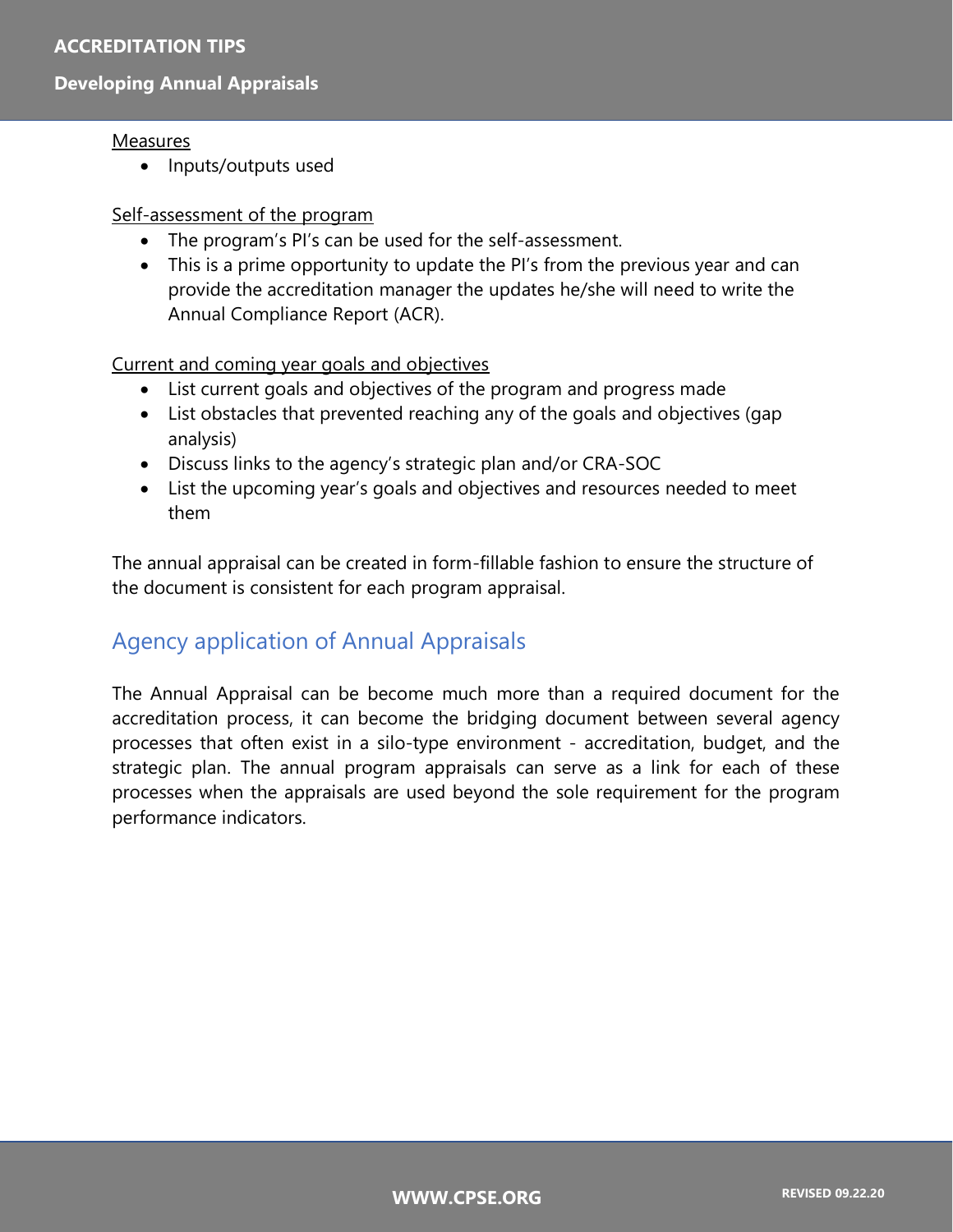## **ACCREDITATION TIPS**

## **Developing Annual Appraisals**



The following are descriptions of how that can be accomplished, along with other applications and advantages of annual appraisals within the agency.

The Annual Appraisal…

- Supports the program's proposed budget for the new budget year by definitively identifying resources needed to accomplish the program's goals and objectives. Budget worksheets can be attached to the appraisal as part of the report narrative or as an addendum. The appraisal essentially becomes a justification document for the requested budget.
- Ensures that the program goals and objectives are in sync with the agency's strategic plan. Goals of the program can be linked to the agency's strategic initiatives or goals.
- Provides an opportunity for the program's PI's to be updated and included as evidence of a comprehensive annual self-assessment.
- Provides a resource to draw from for the development of an agency-wide annual report for governing board and public; this process makes it a much easier task for the annual report facilitator.
- Provides a daily operation playbook for the program manager an annual appraisal that contains goals and objectives for the current year can be used as a guiding document for daily operations.
- Provides an annual performance summary for the supervisor of the program manager as well as the fire chief.